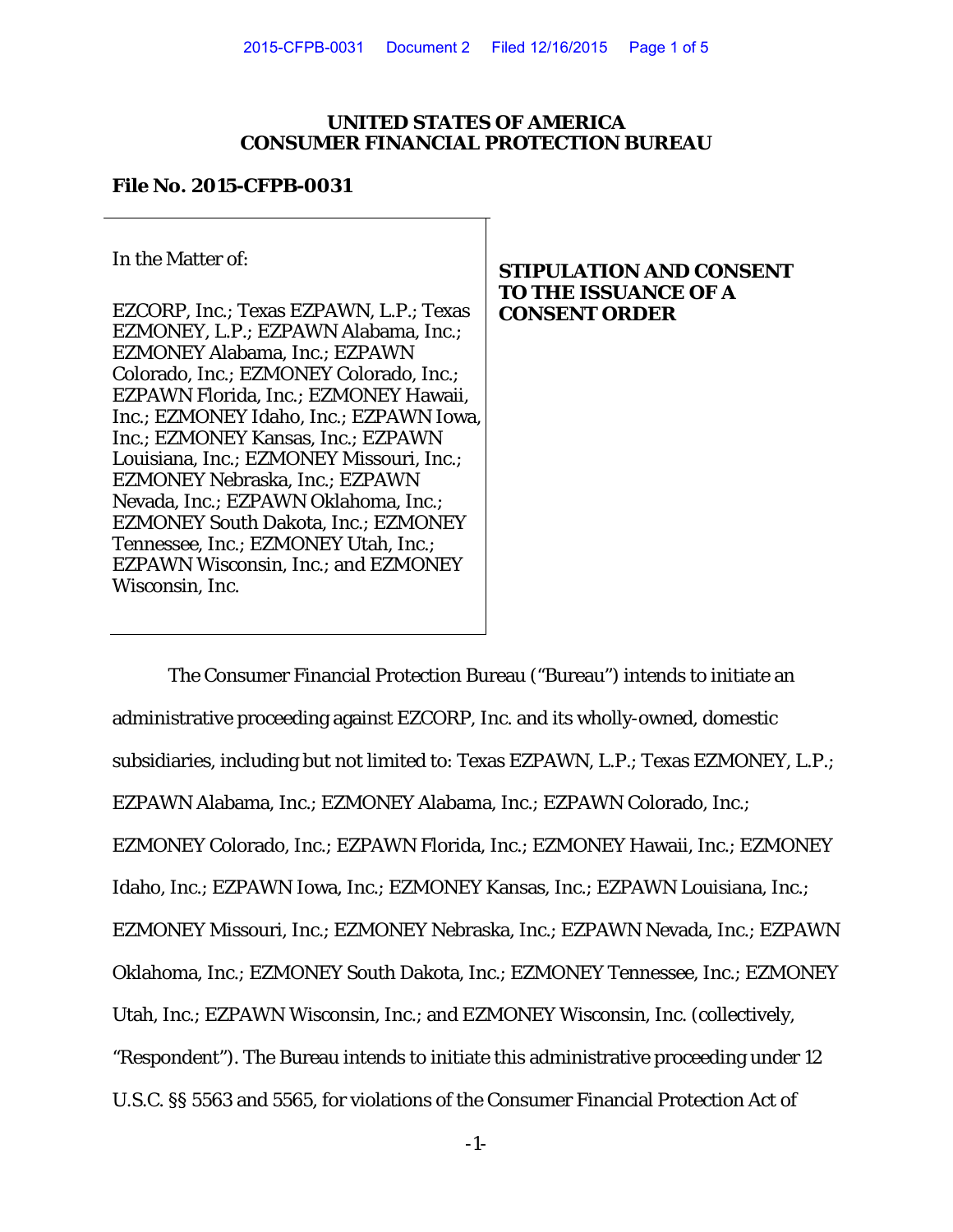2010 ("CFPA"), 12 U.S.C. §§ 5531, 5536(a), and the Electronic Fund Transfer Act ("EFTA"), 15 U.S.C. § 1693k(1), and its implementing regulation, Regulation E, 12 C.F.R. § 1005.10(e)(1), in Respondent's payday and installment lending and debt collection practices.

Respondent, in the interest of compliance and resolution of the matter, consents to the issuance of a Consent Order substantially in the form of the one to which this Stipulation and Consent to the Issuance of a Consent Order is attached ("Consent Order"), and which is incorporated by reference.

In consideration of the above premises, Respondent agrees to the following:

### **Jurisdiction**

1. The Bureau has jurisdiction over this matter under sections 1053 and 1055 of the Consumer Financial Protection Act ("CFPA"), 12 U.S.C. §§ 5563, 5565.

#### **Consent**

- 2. Respondent agrees to the issuance of the Consent Order, without admitting or denying any of the findings of fact or conclusions of law, except that Respondent admits the facts necessary to establish the Bureau's jurisdiction over Respondent and the subject matter of this action.
- 3. Respondent agrees that the Consent Order will be deemed an "order issued with the consent of the person concerned" under 12 U.S.C. § 5563(b)(4), and agrees that the Order will become a final order, effective upon issuance, and will be fully enforceable by the Bureau under 12 U.S.C. §§ 5563(d)(1) and 5565.
- 4. Respondent voluntarily enters into this Stipulation and Consent to the Issuance of a Consent Order.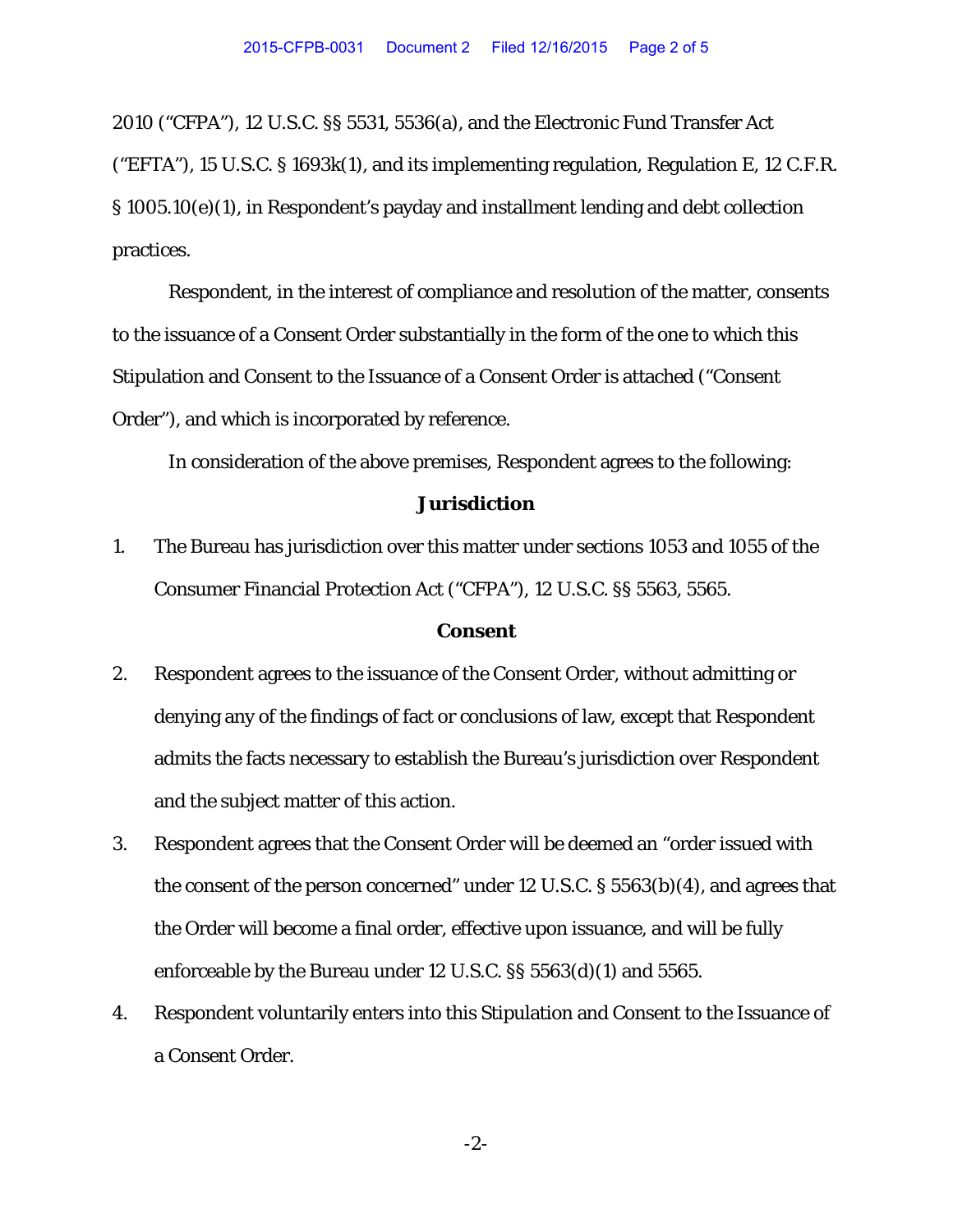- 5. The Consent Order resolves only Respondent's potential liability for law violations that the Bureau asserted or might have asserted based on the practices described in Section IV of the Consent Order, to the extent such practices occurred before the Effective Date and the Bureau knows about them as of the Effective Date. Respondent acknowledges that no promise or representation has been made by the Bureau or any employee, agent, or representative of the Bureau, about any liability outside of this action that may have arisen or may arise from the facts underlying this action or immunity from any such liability.
- 6. Respondent agrees that the facts described in Section IV of the Consent Order will be taken as true and be given collateral estoppel effect, without further proof, in any proceeding before the Bureau to enforce the Consent Order, or in any subsequent civil litigation by the Bureau to enforce the Consent Order or its rights to any payment or monetary judgment under the Consent Order, such as a nondischargeability complaint in any bankruptcy case.
- 7. The terms and provisions of this Stipulation and the Consent Order will be binding upon, and inure to the benefit of, the parties hereto and their successors in interest.
- 8. Respondent agrees that the Bureau may present the Consent Order to the Bureau Director for signature and entry without further notice.

#### **Waivers**

- 9. Respondent, by consenting to this Stipulation, waives:
	- a. Any right to service of the Consent Order, and agrees that issuance of the Consent Order will constitute notice to the Respondent of its terms and conditions;

-3-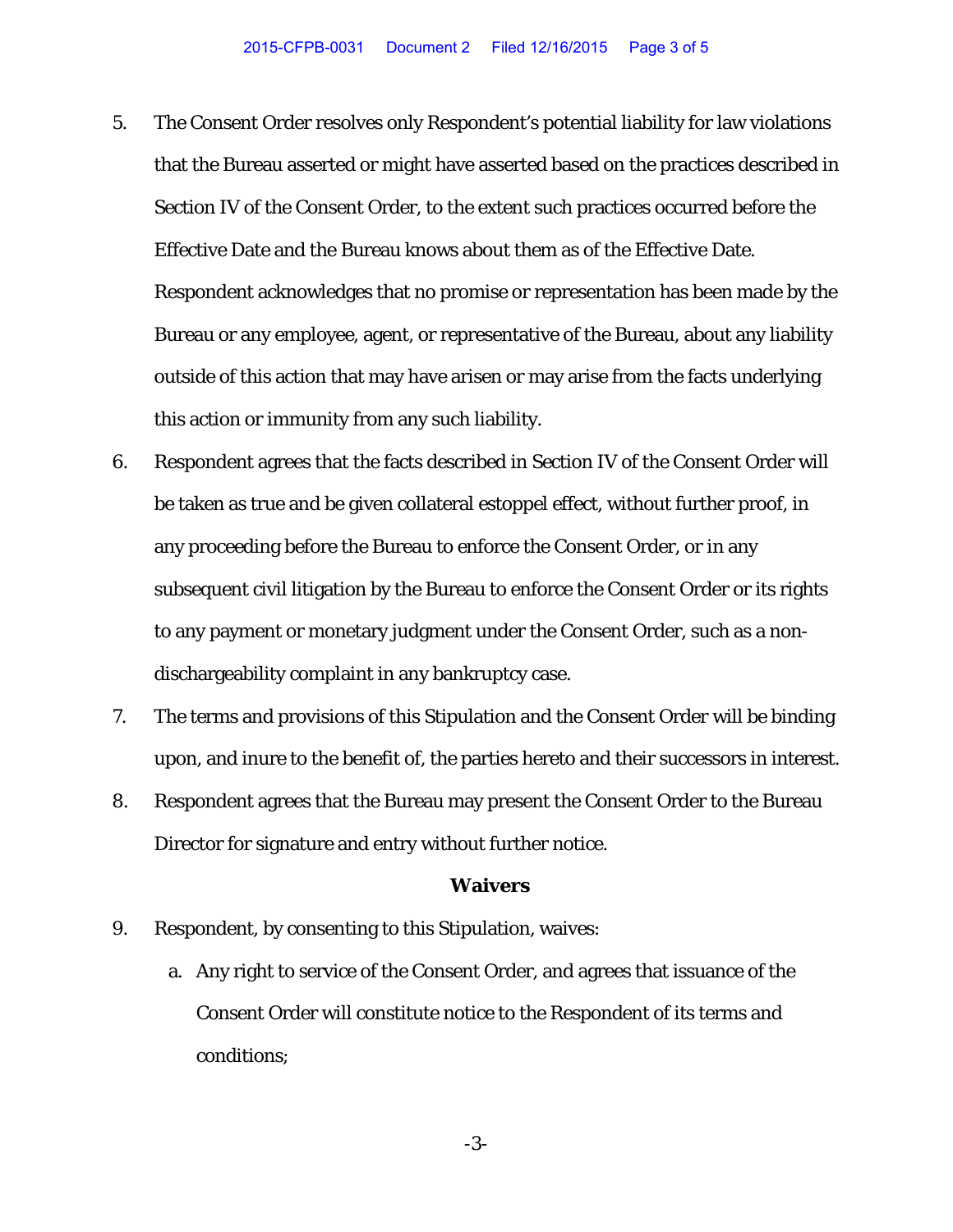- b. Any objection to the jurisdiction of the Bureau, including, without limitation, under section 1053 of the CFPA, 12 U.S.C. § 5563;
- c. The rights to all hearings under the statutory provisions under which the proceeding is to be or has been instituted; the filing of proposed findings of fact and conclusions of law; proceedings before, and a recommended decision by, a hearing officer; all post-hearing procedures; and any other procedural right available under section 1053 of the CFPA, 12 U.S.C. § 5563, or 12 CFR Part 1081;
- d. The right to seek any administrative or judicial review of the Consent Order;
- e. Any claim for fees, costs or expenses against the Bureau, or any of its agents or employees, and any other governmental entity, related in any way to this enforcement matter or the Consent Order, whether arising under common law or under the terms of any statute, including, but not limited to the Equal Access to Justice Act and the Small Business Regulatory Enforcement Fairness Act of 1996; for these purposes, Respondent agrees that Respondent is not the prevailing party in this action because the parties have reached a good faith settlement;
- f. Any other right to challenge or contest the validity of the Consent Order;
- g. Such provisions of the Bureau's rules or other requirements of law as may be construed to prevent any Bureau employee from participating in the preparation of, or advising the Director as to, any order, opinion, finding of fact, or conclusion of law to be entered in connection with this Stipulation or the Consent Order; and